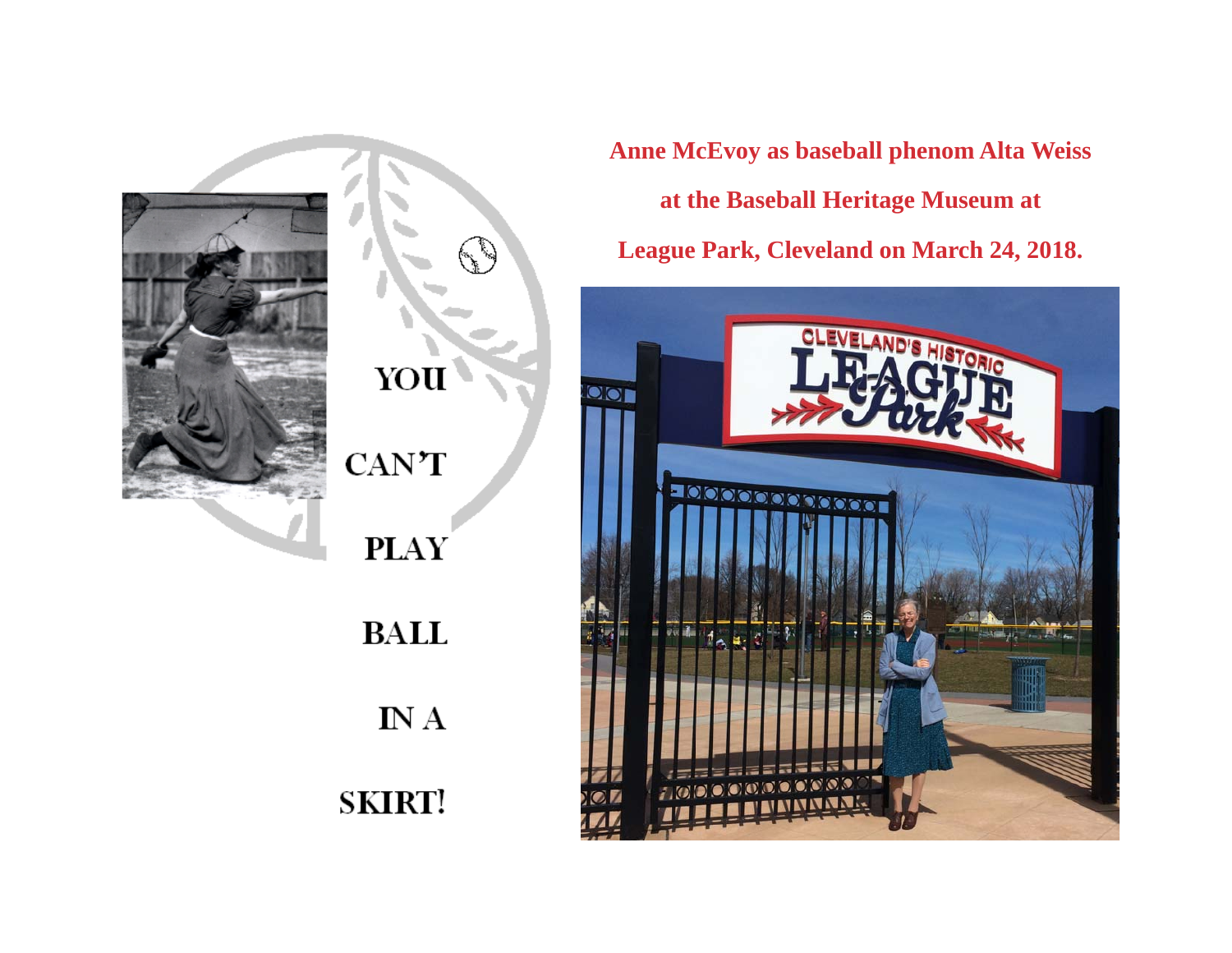

## **Mural at League park over the original stairs of the dugout.**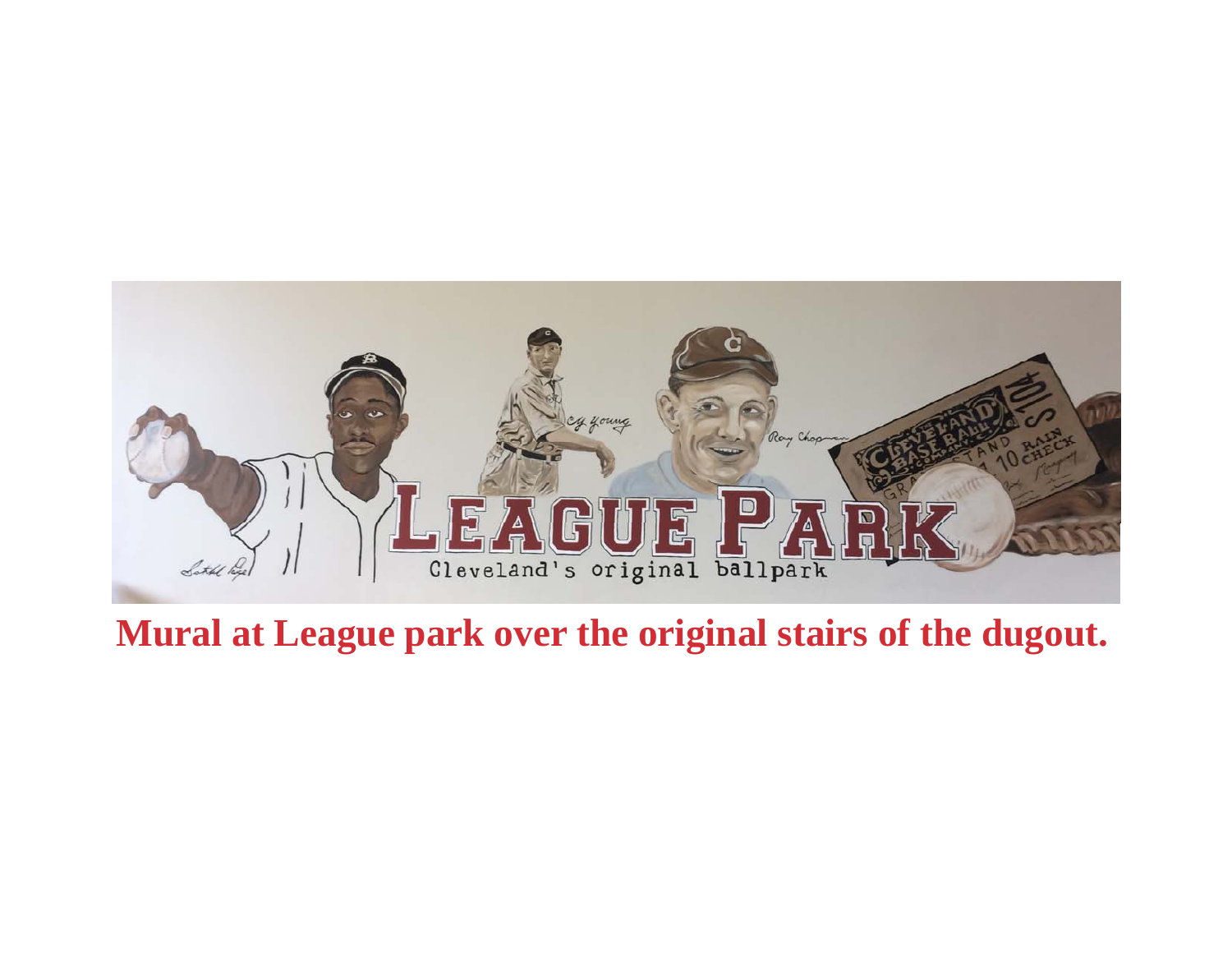

**Cy Young was Alta's favorite baseball player**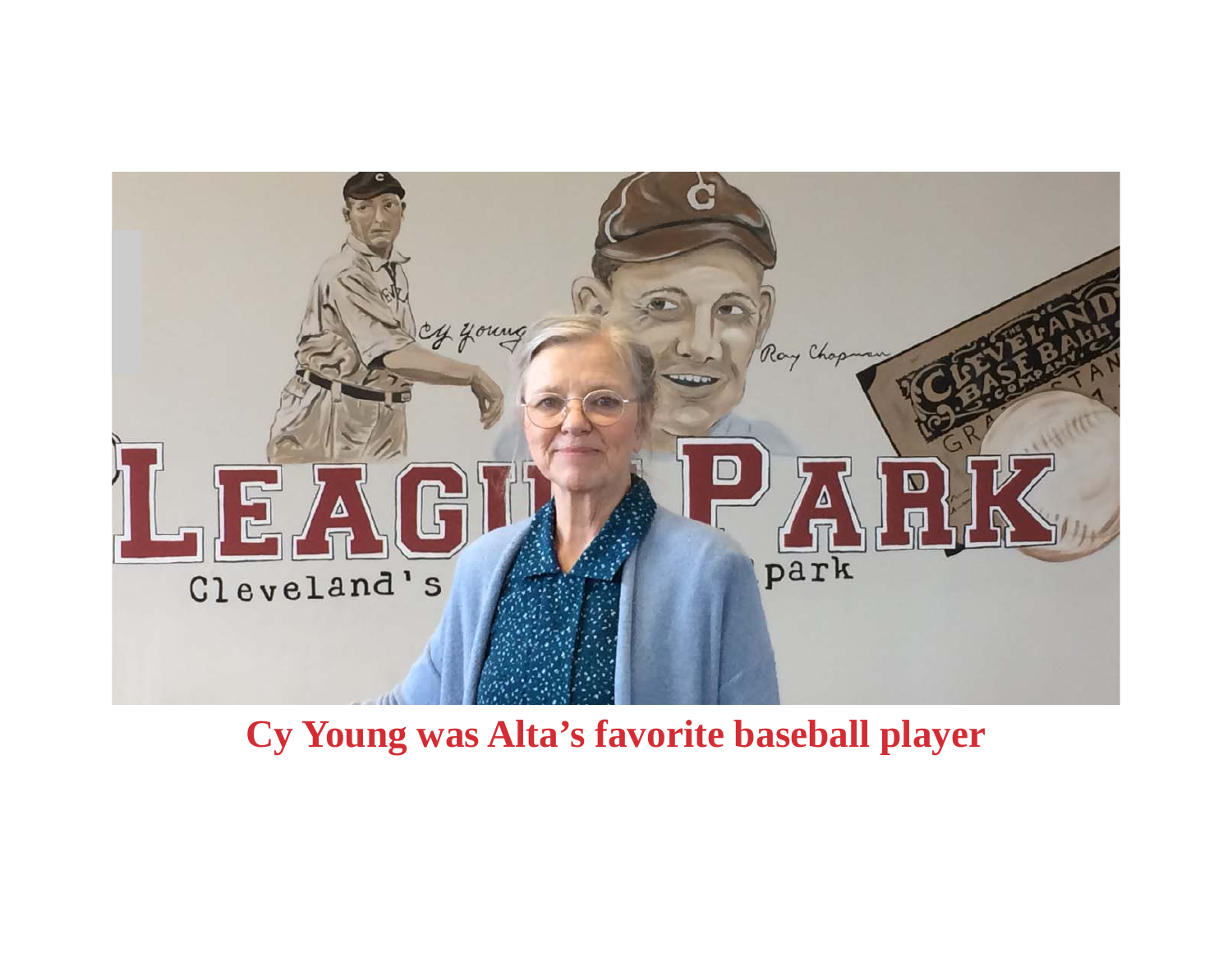